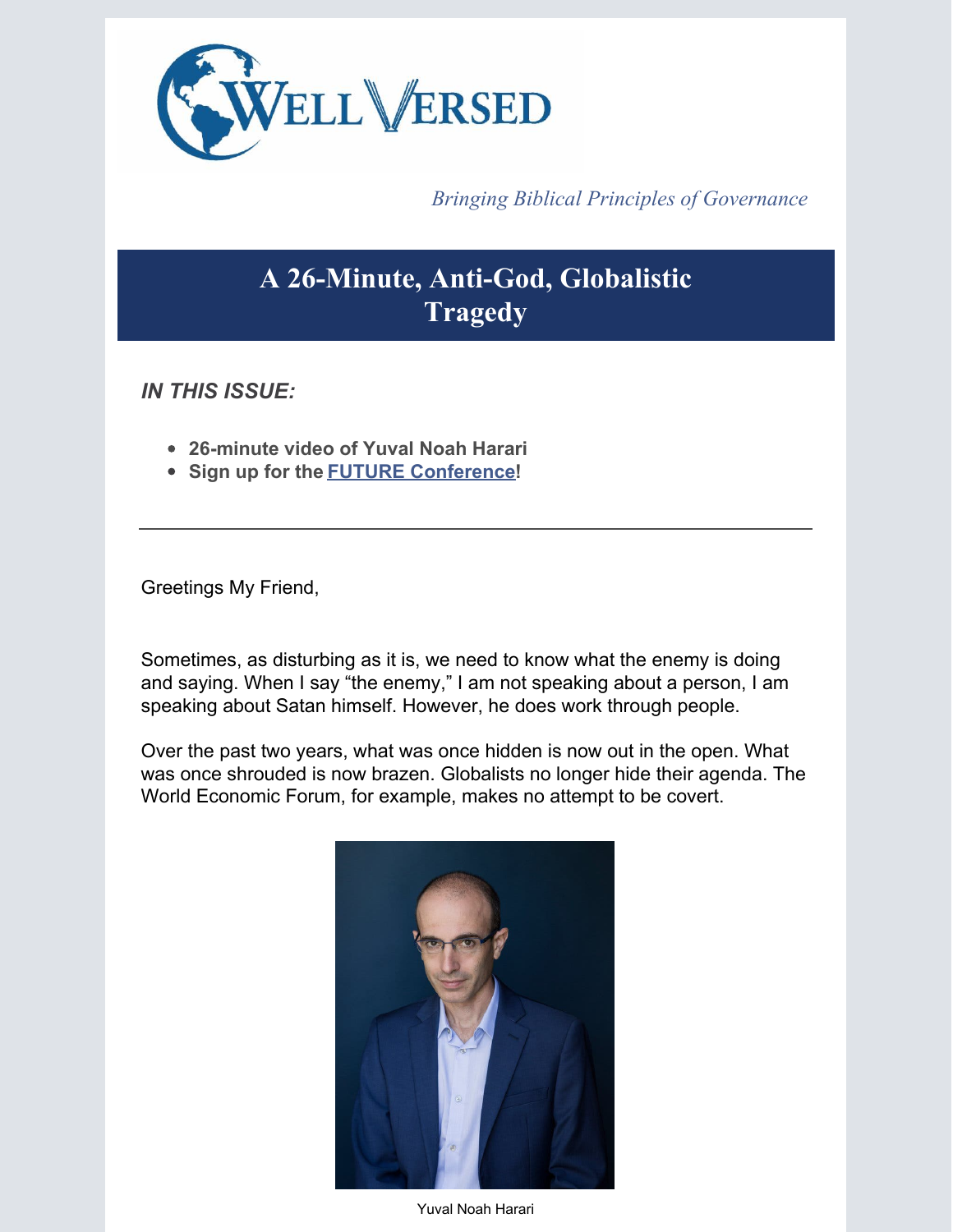Who do these "one-world-government" people listen to? A man named Yuval Noah Harari. Who is he?

He is an Israeli. That is good. He is Jewish. That is good. He is secular. That is not good. He is a homosexual who considers himself "married" to a man. That is not good. He is – not surprisingly – an atheist. That is not good. But more than that, his thinking is demonic.

The radical leftist-progressives are profoundly obsessed with him. World leaders flock to hear him. Obama called him "the prophet."

What does this (false) prophet say? Well, it is stunning. Humans are now, according to Yuval Noah Harari, becoming gods.

What you are about to hear is gibberish. It is nonsense. It is evil. It is absurd. But you need to know what the leaders of many nations are hearing and believing. Listen to this tragic, anti-God, globalistic 26-minute video.

**[Click](https://www.brighteon.com/eab1838b-260d-45dd-b57a-a39063545d07) here.**



Then after you have finished it, may I ask you to sign up for a conference that addresses so much of what Harari said? Come to the Well Versed FUTURE Conference – July 20-22, in Arlington, VA. **[Check](https://www.wellversedworld.org/futureconference/) it out here.**

## **Bringing biblical principles of governance to government leaders …and to the people who elect them!**



Dr. Jim Garlow, CEO/Founder-Well Versed & Rosemary Schindler Garlow, Co-Founder-Well Versed